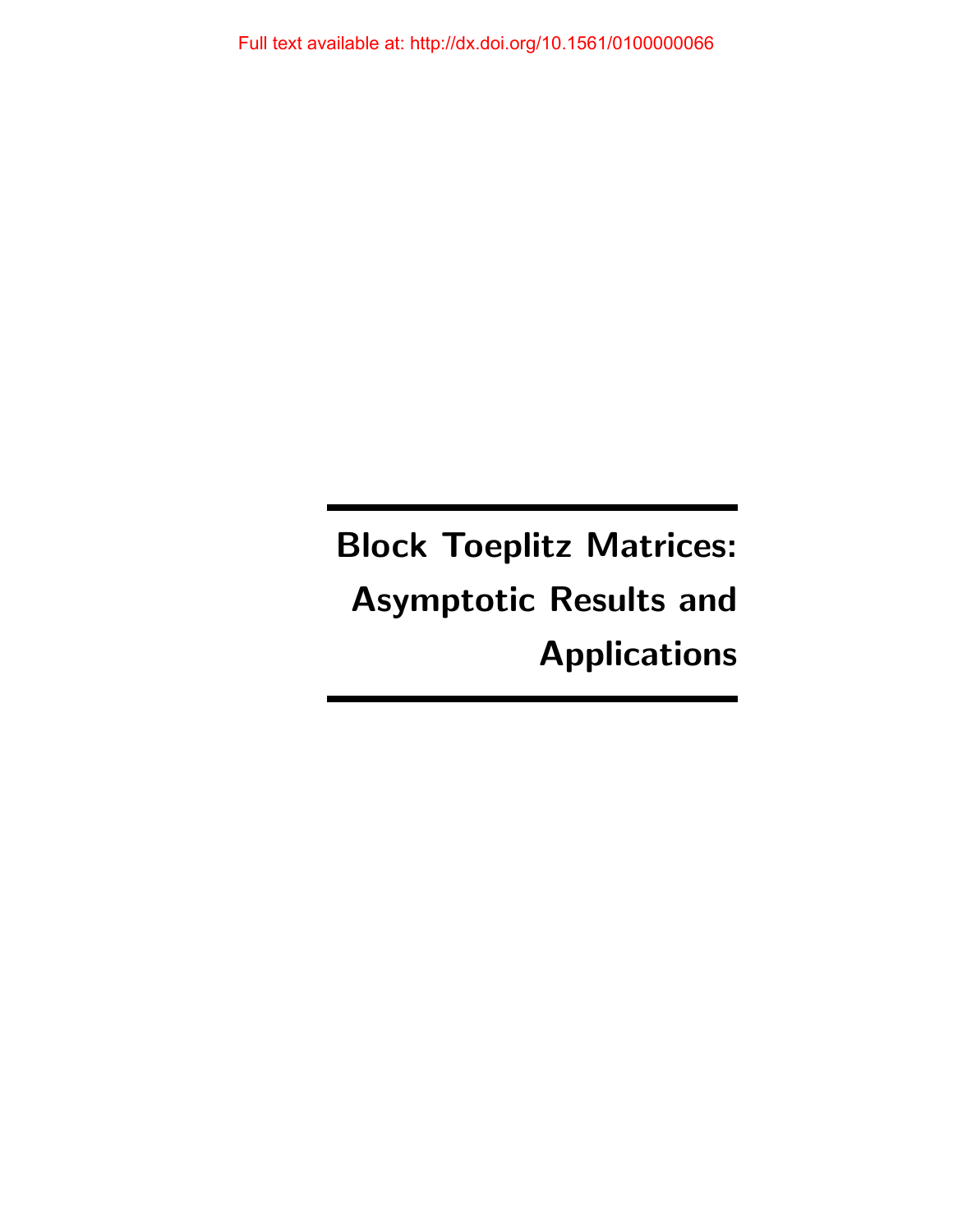# Block Toeplitz Matrices: Asymptotic Results and Applications

## Jesús Gutiérrez-Gutiérrez

CEIT and Tecnun (University of Navarra) Manuel Lardizábal 15 San Sebastián Spain jgutierrez@ceit.es

# Pedro M. Crespo

CEIT and Tecnun (University of Navarra) Manuel Lardizábal 15 San Sebastián Spain pcrespo@ceit.es



Boston – Delft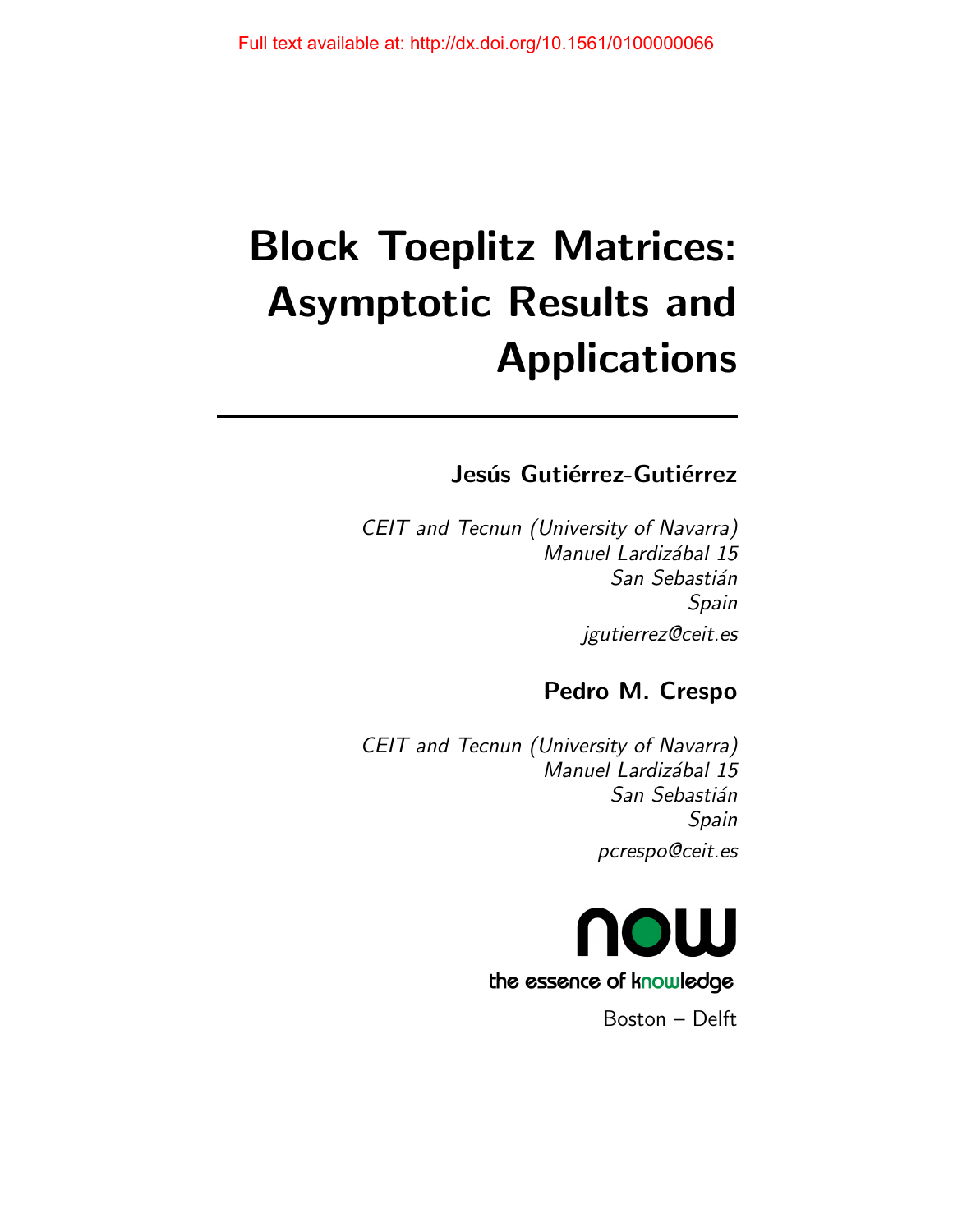### Foundations and Trends ${}^{\text{\textregistered}}$  in Communications and Information Theory

Published, sold and distributed by: now Publishers Inc. PO Box 1024 Hanover, MA 02339 USA Tel. +1-781-985-4510 www.nowpublishers.com sales@nowpublishers.com

Outside North America: now Publishers Inc. PO Box 179 2600 AD Delft The Netherlands Tel. +31-6-51115274

The preferred citation for this publication is J. Gutiérrez-Gutiérrez and P. M. Crespo, Block Toeplitz Matrices: Asymptotic Results and Applications, Foundations and Trends  $\mathbb{B}$  in Communications and Information Theory, vol 8, no 3, pp 179–257, 2011

ISBN: 978-1-60198-592-7  $\circ$  2012 J. Gutiérrez-Gutiérrez and P. M. Crespo

All rights reserved. No part of this publication may be reproduced, stored in a retrieval system, or transmitted in any form or by any means, mechanical, photocopying, recording or otherwise, without prior written permission of the publishers.

Photocopying. In the USA: This journal is registered at the Copyright Clearance Center, Inc., 222 Rosewood Drive, Danvers, MA 01923. Authorization to photocopy items for internal or personal use, or the internal or personal use of specific clients, is granted by now Publishers Inc for users registered with the Copyright Clearance Center (CCC). The 'services' for users can be found on the internet at: www.copyright.com

For those organizations that have been granted a photocopy license, a separate system of payment has been arranged. Authorization does not extend to other kinds of copying, such as that for general distribution, for advertising or promotional purposes, for creating new collective works, or for resale. In the rest of the world: Permission to photocopy must be obtained from the copyright owner. Please apply to now Publishers Inc., PO Box 1024, Hanover, MA 02339, USA; Tel. +1-781-871-0245; www.nowpublishers.com; sales@nowpublishers.com

now Publishers Inc. has an exclusive license to publish this material worldwide. Permission to use this content must be obtained from the copyright license holder. Please apply to now Publishers, PO Box 179, 2600 AD Delft, The Netherlands, www.nowpublishers.com; e-mail: sales@nowpublishers.com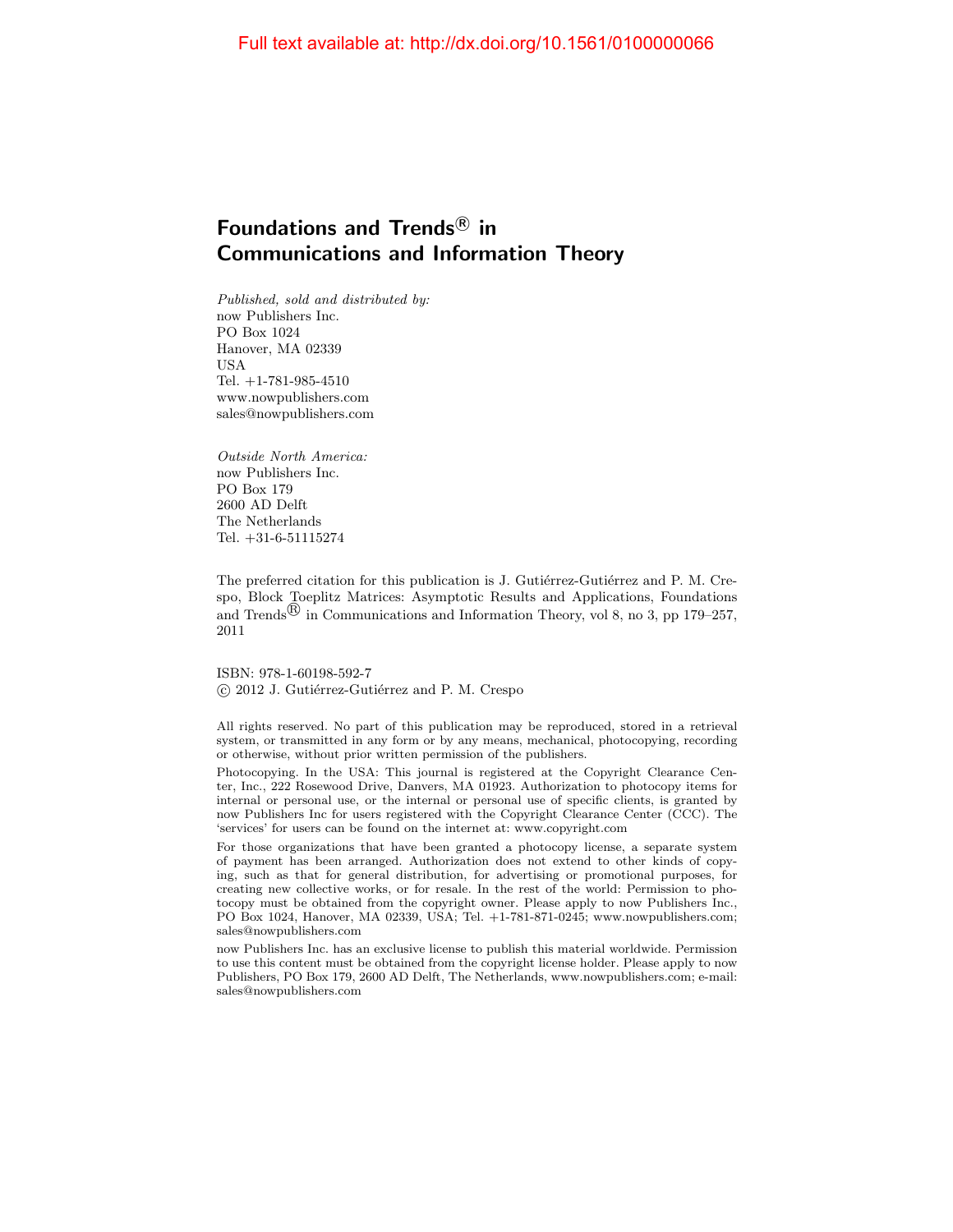# Foundations and Trends<sup>®</sup> in Communications and Information Theory Volume 8 Issue 3, 2011

### Editorial Board

#### Editor-in-Chief:

Sergio Verdú Depart of Electrical Engineering Princeton University Princeton, New Jersey 08544

#### Editors

Venkat Anantharam (UC. Berkeley) Ezio Biglieri (U. Torino) Helmut Bölcskei (ETH) Giuseppe Caire (U. Sounthern California) Daniel Costello (U. Notre Dame) Anthony Ephremides (U. Maryland) Alex Grant (University of South Australia) Andrea Goldsmith (Stanford) Albert Guillen i Fabregas (UPF) Dongning Guo (Northwestern) Dave Forney (MIT) Te Sun Han (Tokyo) Babak Hassibi (Caltech) Michael Honig (Northwestern) Johannes Huber (Erlangen) Tara Javidi (UCSD) Ioannis Kontoyiannis (Athens Univ of Econ & Business) Gerhard Kramer (TU Munich) Sanjeev Kulkarni (Princeton) Amos Lapidoth (ETH Zurich)

Bob McEliece (Caltech) Muriel Medard (MIT) Neri Merhav (Technion) David Neuhoff (U. Michigan) Alon Orlitsky (UC. San Diego) Yury Polyanskiy (MIT) Vincent Poor (Princeton) Maxim Raginsky (UIUC) Kannan Ramchandran (UC. Berkeley) Shlomo Shamai (Technion) Amin Shokrollahi (EPFL) Yossef Steinberg (Technion) Wojciech Szpankowski (Purdue) David Tse (UC. Berkeley) Antonia Tulino (Lucent) Ruediger Urbanke (EPFL) Emanuele Viterbo (Monash) Tsachy Weissman (Stanford) Frans Willems (TU Eindhoven) Raymond Yeung (Hong Kong) Bin Yu (UC. Berkeley)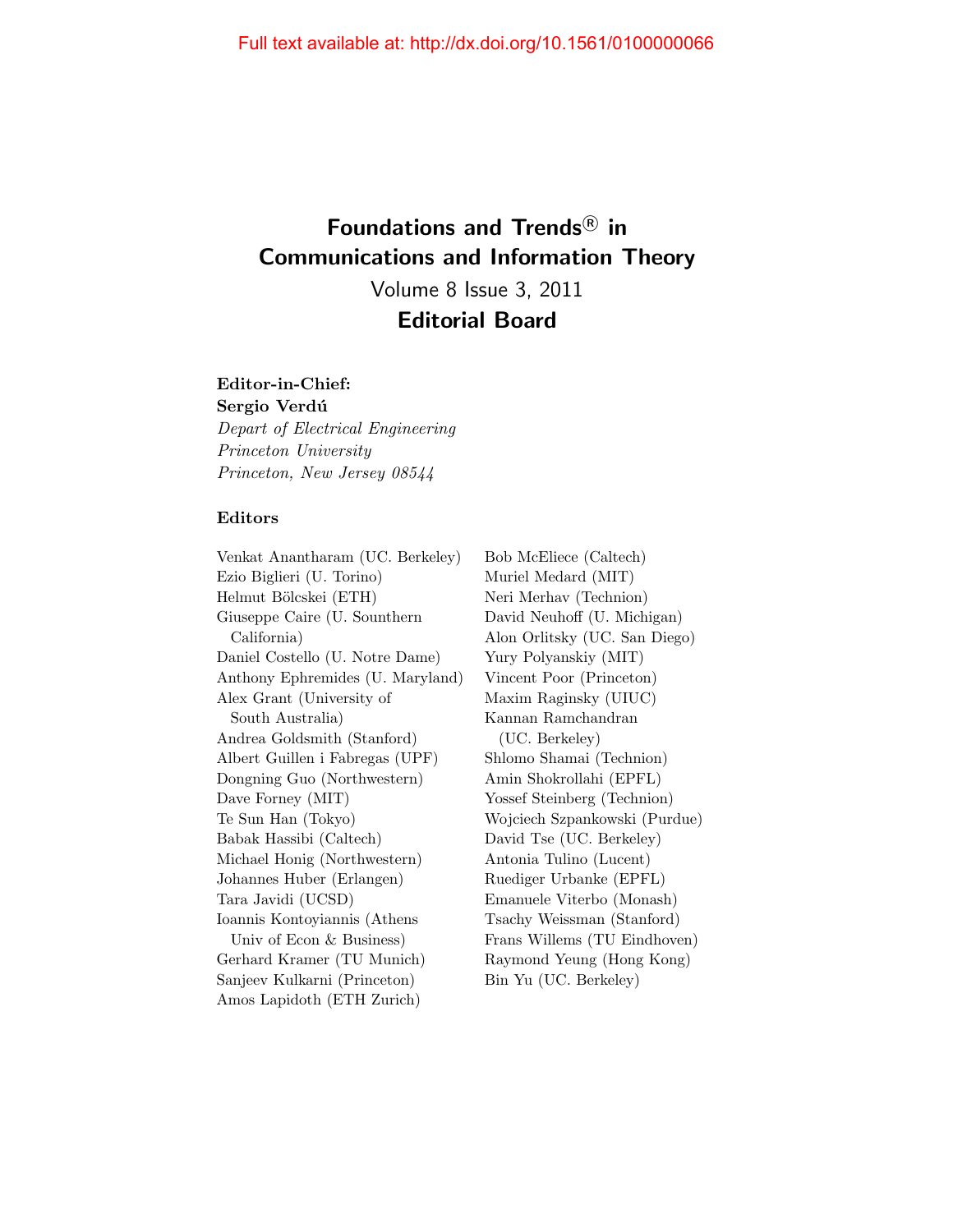### Editorial Scope

Foundations and Trends $^{\circledR}$  in Communications and Information Theory will publish survey and tutorial articles in the following topics:

- Coded modulation
- Coding theory and practice
- Communication complexity
- Communication system design
- Cryptology and data security
- Data compression
- Data networks
- Demodulation and Equalization
- Denoising
- Detection and estimation
- Information theory and statistics
- Information theory and computer science
- Joint source/channel coding
- Modulation and signal design

# Information for Librarians

- Multiuser detection
- Multiuser information theory
- Optical communication channels
- Pattern recognition and learning
- Quantization
- Quantum information processing
- Rate-distortion theory
- Shannon theory
- Signal processing for communications
- Source coding
- Storage and recording codes
- Speech and Image Compression
- Wireless Communications
- Foundations and Trends<sup>®</sup> in Communications and Information Theory, 2011, Volume 8, 4 issues. ISSN paper version 1567-2190. ISSN online version 1567- 2328. Also available as a combined paper and online subscription.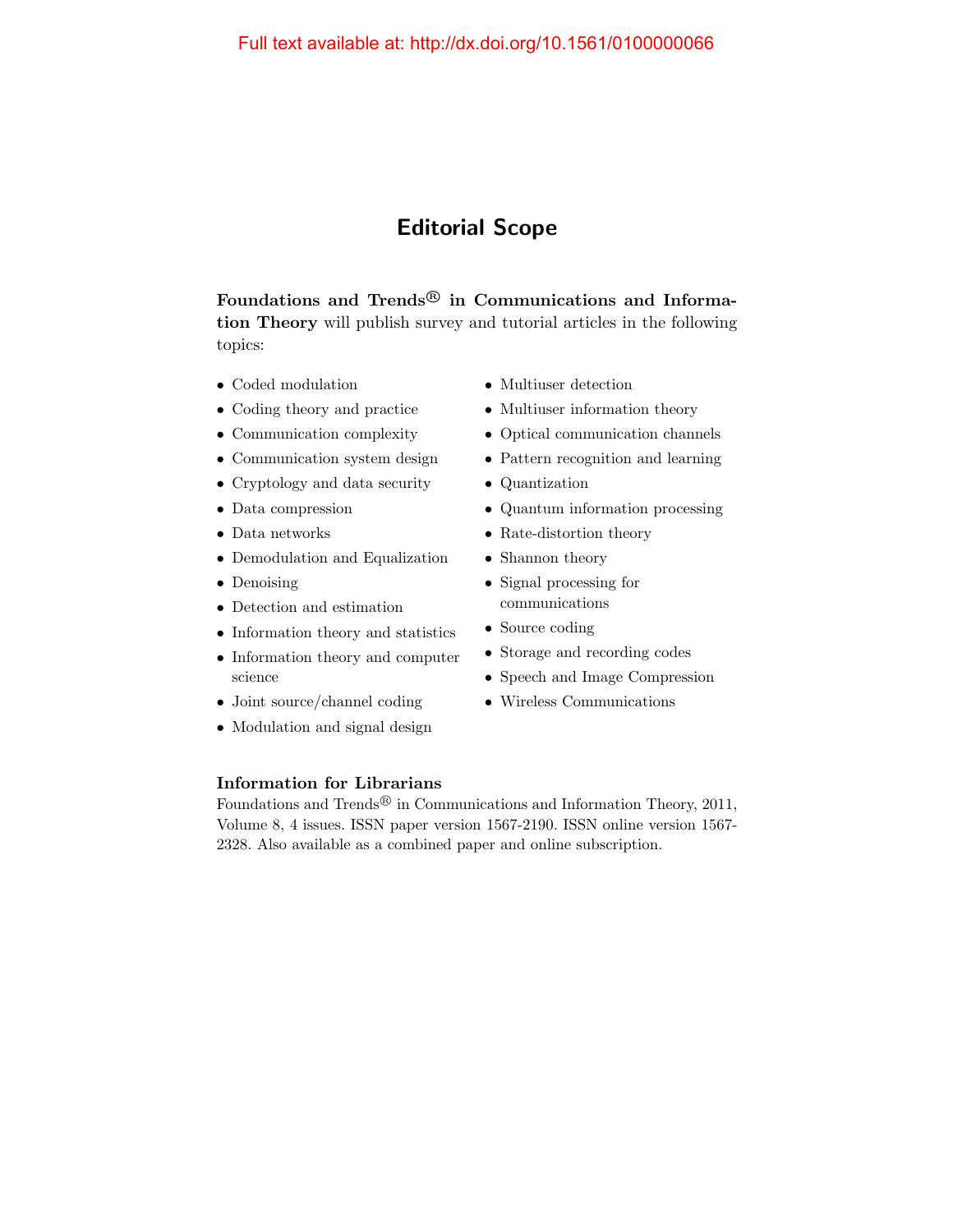Foundations and Trends<br> $^{\circledR}$  in Communications and Information Theory Vol. 8, No. 3 (2011) 179–257  $C$  2012 J. Gutiérrez-Gutiérrez and P. M. Crespo DOI: 10.1561/0100000066



### Block Toeplitz Matrices: Asymptotic Results and Applications

### Jesús Gutiérrez-Gutiérrez<sup>1</sup> and Pedro M. Crespo<sup>2</sup>

- $1$  CEIT and Tecnun (University of Navarra), Manuel Lardizábal 15, San Sebastián, Spain, jgutierrez@ceit.es
- $2$  CEIT and Tecnun (University of Navarra), Manuel Lardizábal 15, San Sebastián, Spain, pcrespo@ceit.es

#### **Abstract**

The present monograph studies the asymptotic behaviour of eigenvalues, products and functions of block Toeplitz matrices generated by the Fourier coefficients of a continuous matrix-valued function. This study is based on the concept of asymptotically equivalent sequences of non-square matrices. The asymptotic results on block Toeplitz matrices obtained are applied to vector asymptotically wide sense stationary processes. Therefore, this monograph is a generalization to block Toeplitz matrices of the Gray monograph entitled "Toeplitz and circulant matrices: A review", which was published in the second volume of Foundations and Trends in Communications and Information Theory, and which is the simplest and most famous introduction to the asymptotic theory on Toeplitz matrices.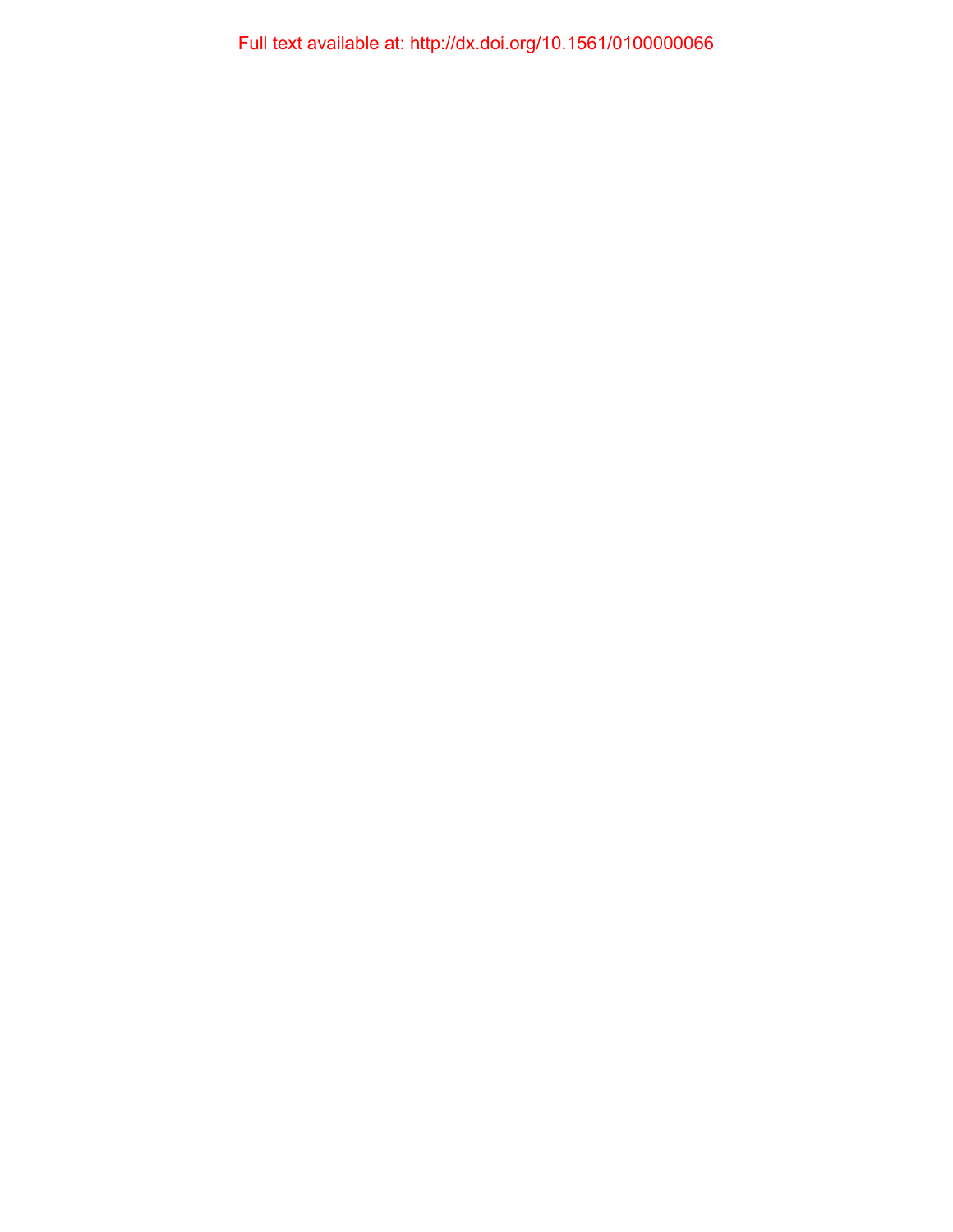# **Contents**

| 1                                   | Introduction                                                     | $\mathbf{1}$      |
|-------------------------------------|------------------------------------------------------------------|-------------------|
| $\mathbf 2$                         | <b>Mathematical Preliminaries</b>                                | 5                 |
| 2.1                                 | Matrix Norms                                                     | $\overline{5}$    |
|                                     | 2.2 Functions of Matrices                                        | 8                 |
| 3                                   | <b>Asymptotically Equivalent</b><br><b>Sequences of Matrices</b> | 13                |
| 3.1                                 | Definition and Basic Properties                                  | 13                |
| $3.2\,$                             | Asymptotically Equivalent Sequences                              |                   |
|                                     | of Hermitian Matrices                                            | 19                |
| <b>Block Toeplitz Matrices</b><br>4 |                                                                  | $\boldsymbol{23}$ |
| 4.1                                 | Definition and Examples                                          | 23                |
| 4.2                                 | Sequence of Block Toeplitz Matrices Generated by a               |                   |
|                                     | Continuous Function                                              | 26                |
| 4.3                                 | Examples of Continuous Generating Functions                      | 40                |
| 5                                   | <b>Block Circulant Matrices</b>                                  |                   |
| 5.1                                 | Definition                                                       | 43                |
| 5.2                                 | Sequence of Block Circulant Matrices Generated by a              |                   |
|                                     | Continuous Function                                              | 47                |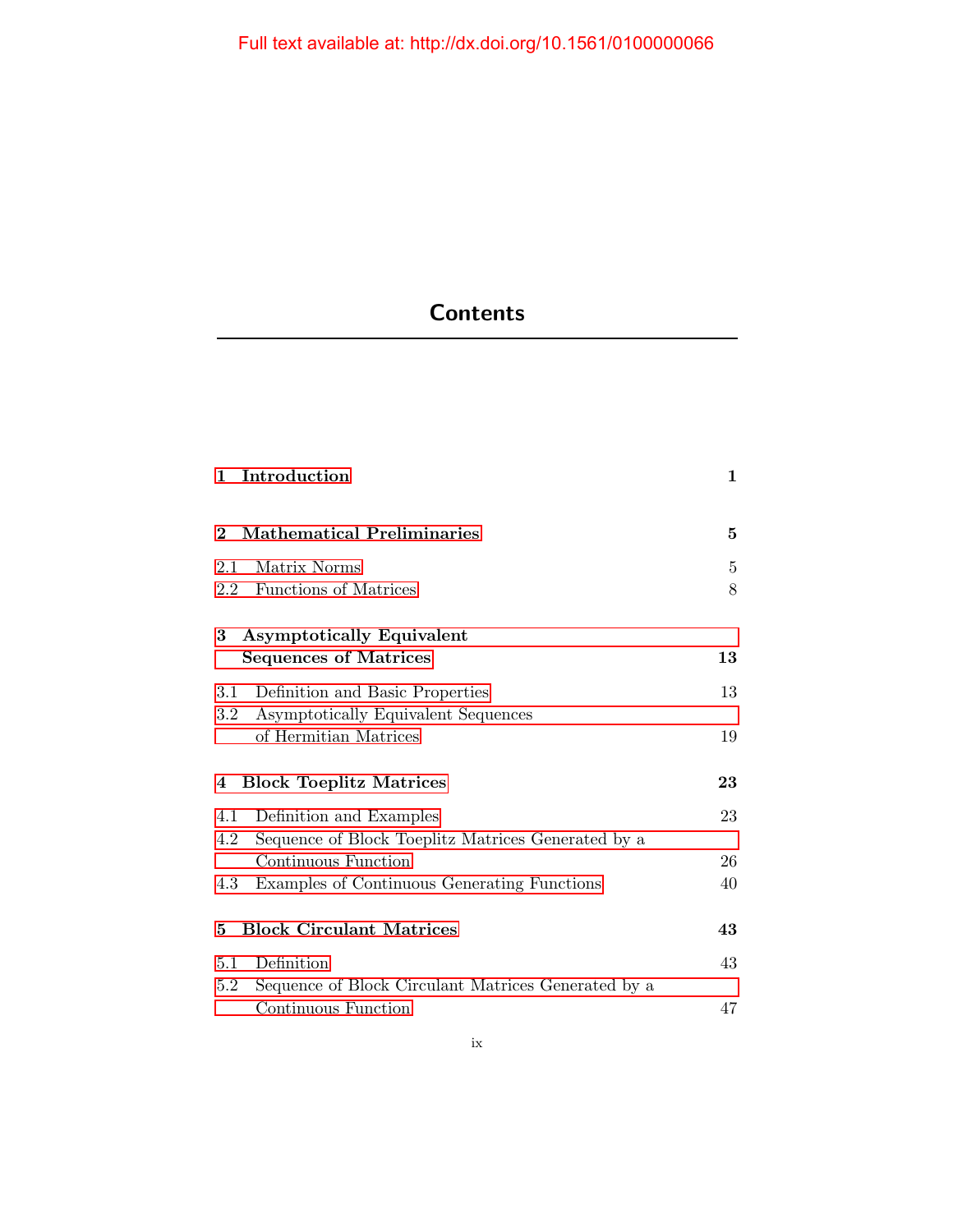| <b>Asymptotic Behaviour of Block</b><br>6<br><b>Toeplitz Matrices</b> | 55 |
|-----------------------------------------------------------------------|----|
| $6.1\,$<br>Products and Functions of Large Block                      |    |
| Toeplitz Matrices                                                     | 55 |
| The Szegö Theorem for Block Toeplitz Matrices<br>6.2                  | 61 |
| Applications to Vector Random Processes<br>7                          | 65 |
| Vector Asymptotically WSS Processes<br>7.1                            | 65 |
| Differential Entropy Rate of Certain<br>7.2                           |    |
| Vector AWSS Processes                                                 | 70 |
| A Asymptotically 2-Equivalent                                         |    |
| <b>Sequences of Matrices</b>                                          | 73 |
| <b>B</b> The Wiener Class                                             | 75 |
| Acknowledgments                                                       |    |
| References                                                            |    |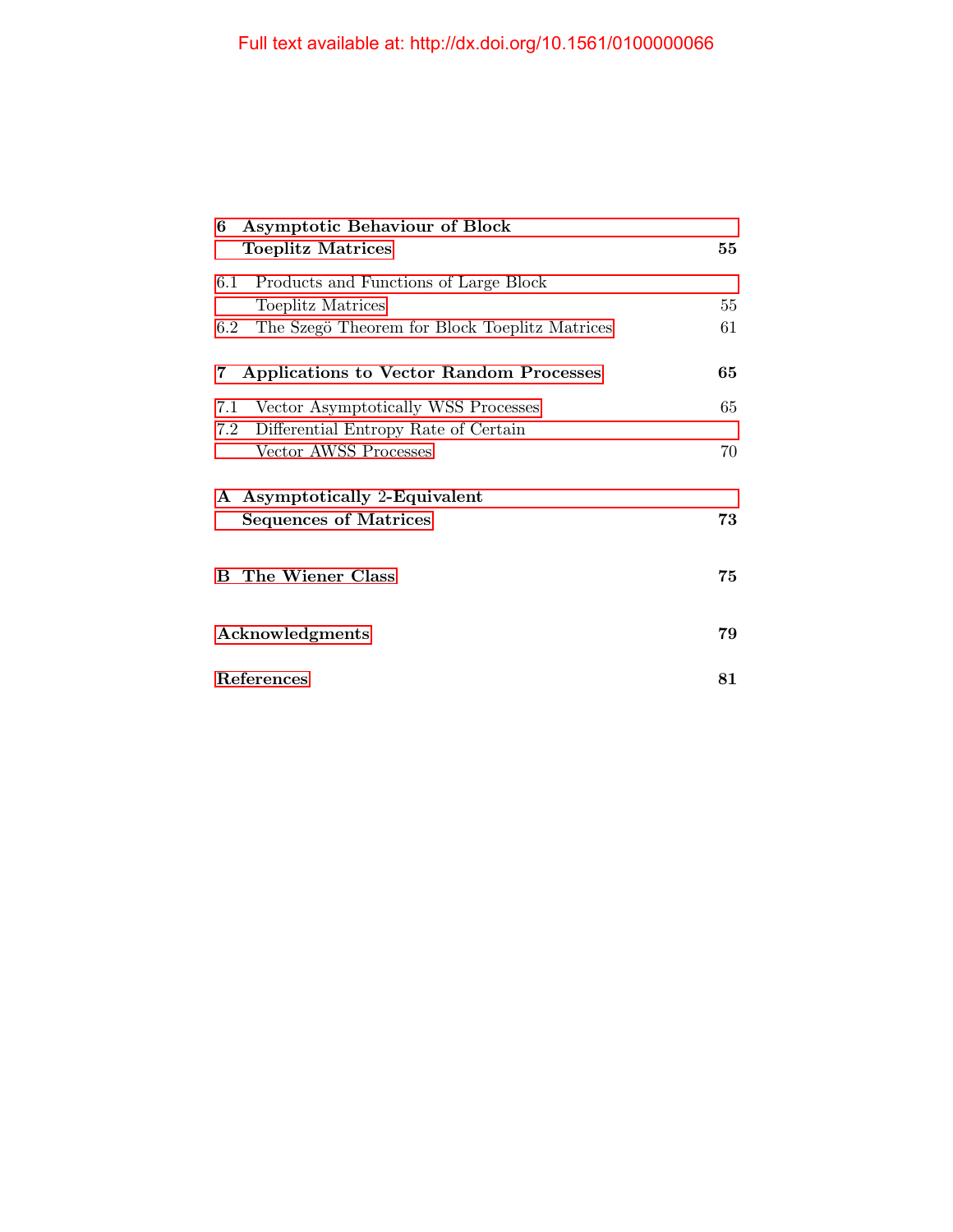<span id="page-9-0"></span>

The Gray monograph entitled "Toeplitz and circulant matrices: A review" [\[8\]](#page-13-1), which was published in the second volume of Foundations and Trends in Communications and Information Theory, is the simplest and most famous introduction to the asymptotic theory on Toeplitz matrices. The secret of the success of that monograph lies in the simplicity of the mathematical tools that Gray used to prove important results on Toeplitz matrices. Specifically, he proved asymptotic results on eigenvalues, products and inverses of Toeplitz matrices by using mainly the concept of asymptotically equivalent sequences of matrices, which he introduced in [\[7\]](#page-13-2).

The present monograph is a generalization of the Gray monograph to block Toeplitz matrices, which is a type of matrices frequently used in Communications, Information Theory and Signal Processing, because, for instance, matrix representations of discrete-time causal finite impulse response (FIR) multiple-input multiple-output (MIMO) filters and correlation matrices of vector wide sense stationary (WSS) processes are block Toeplitz. Therefore, the present monograph deals with the asymptotic behaviour of eigenvalues, products and inverses of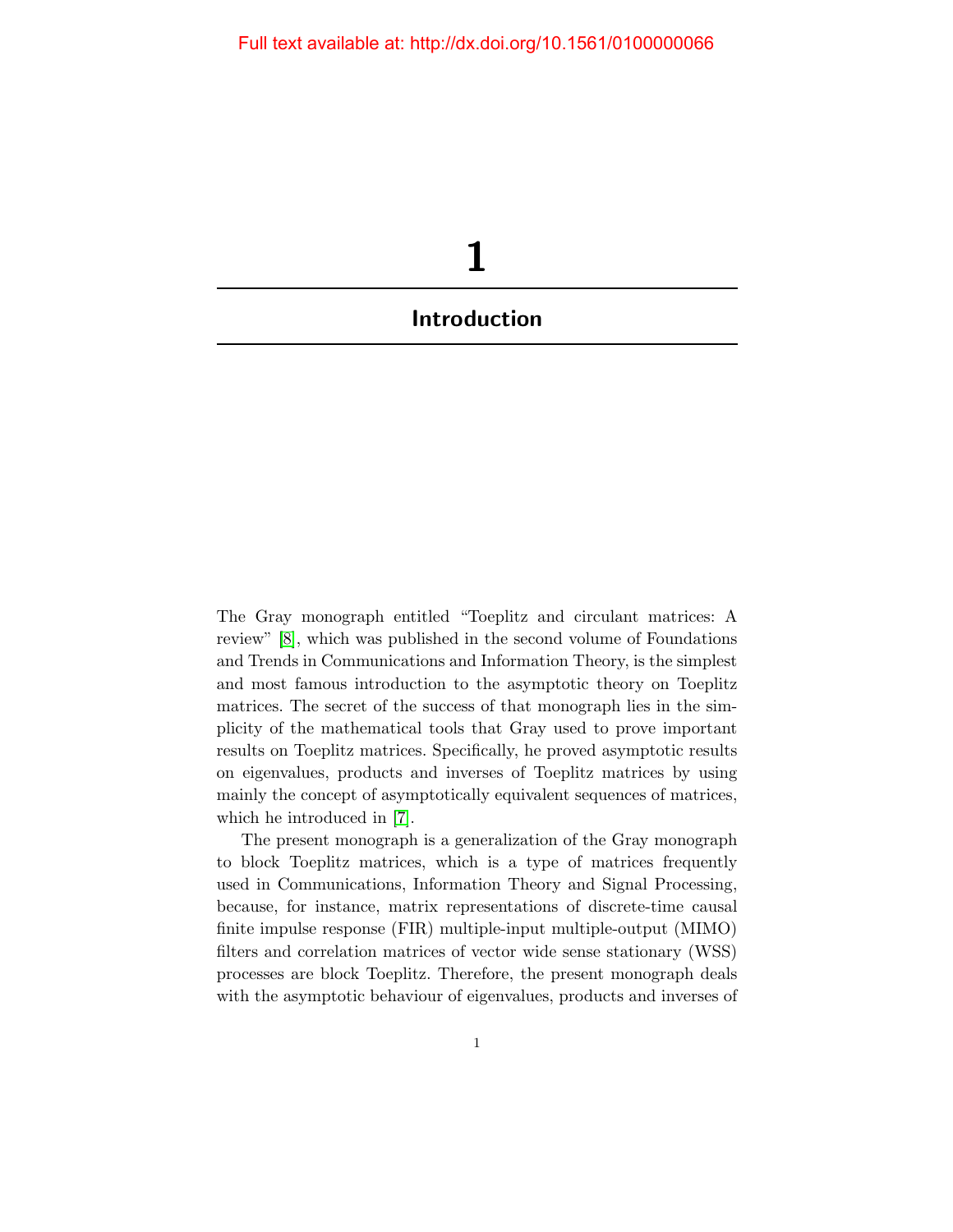#### 2 Introduction

block Toeplitz matrices, and, as in [\[8\]](#page-13-1), the concept of asymptotically equivalent sequences of matrices is the key concept in it. However, since the blocks of block Toeplitz matrices are not, in general, square, we extend here the Gray definition of asymptotically equivalent sequences of matrices to sequences of non-square matrices.

Unlike in [\[8\]](#page-13-1), where powers and inverses of Toeplitz matrices were the only functions of Toeplitz matrices studied, in the present monograph we cover any function of block Toeplitz matrices. Furthermore, while the Toeplitz matrices that Gray considered in [\[8\]](#page-13-1) were generated by the Fourier coefficients of a function in the Wiener class (which is a special subset of the set of continuous functions) we consider here block Toeplitz matrices generated by the Fourier coefficients of any continuous matrix-valued function. Observe that even for the case of Toeplitz matrices (that is, block Toeplitz matrices with  $1 \times 1$  blocks) the type of matrices considered here is more general, since they are Toeplitz matrices generated by the Fourier coefficients of continuous functions without imposing the Wiener condition.

Since the continuous functions are Riemann integrable, the integral that we use in the monograph is the Riemann integral. Thus, as in [\[8\]](#page-13-1), it is not required to use the Lebesgue integral, an integral that is not included in a typical engineering background. We recall here that continuous functions are the most representative type of Riemann integrable functions, since the functions that are Riemann integrable on a closed interval are those which are continuous except on a set of Lebesgue measure zero and which are bounded.

Although there are some new results in the present monograph, most of them were given by the authors in [\[12\]](#page-14-0) and [\[13\]](#page-14-1), however, here they are presented in a tutorial manner and proved in detail.

The rest of the monograph is organized as follows. In Section [2](#page--1-0) the mathematical preliminaries are given. We review the two matrix norms that are used in Section [3](#page--1-0) to define the concept of asymptotically equivalent sequences of matrices: the spectral norm and the Frobenius norm. Furthermore, we review the concept of function of a matrix and we give some examples of functions of matrices, such as, the powers, the exponential or the inverse of a matrix.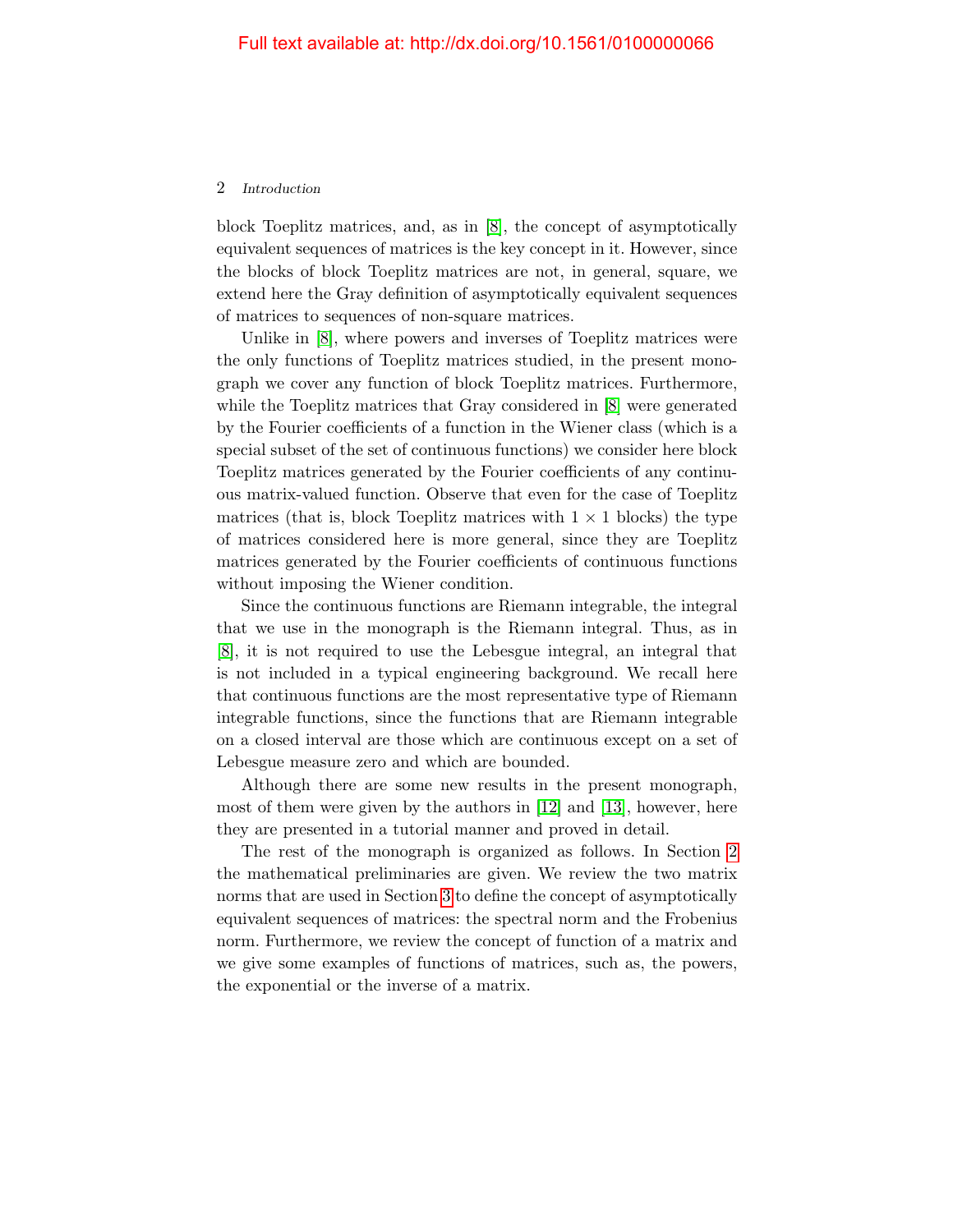Section [3](#page--1-0) is devoted to the concept of asymptotically equivalent sequences of non-square matrices. We give its definition, its basic properties and we study its relation to the concept of function of a matrix.

In Section [4](#page--1-0) we review the definition of a block Toeplitz matrix and show that matrix representations of discrete-time causal FIR MIMO filters and correlation matrices of vector WSS processes are block Toeplitz. However, most of the section is devoted to the presentation of several non-asymptotic properties of a sequence of block Toeplitz matrices generated by the Fourier coefficients of a continuous matrixvalued function.

In Section [5](#page--1-0) we study a special type of block Toeplitz matrices: block circulant matrices. Moreover, we define the sequence of block circulant matrices generated by a continuous matrix-valued function, and we prove several non-asymptotic properties of this sequence.

Section [6](#page--1-0) is devoted to the study of the asymptotic behaviour of block Toeplitz matrices. We begin by proving that the sequence of block Toeplitz matrices and the sequence of block circulant matrices generated by the same continuous matrix-valued function are asymptotically equivalent. Based on this result and the results obtained in the previous sections, we analyse the asymptotic behaviour of eigenvalues, products and functions of block Toeplitz matrices generated by the Fourier coefficients of a continuous matrix-valued function. In particular, we prove the most famous asymptotic result on block Toeplitz matrices: the Szegö theorem for block Toeplitz matrices.<sup>[1](#page-11-0)</sup> This theorem deals with the arithmetic mean of the eigenvalues of functions of large Hermitian block Toeplitz matrices, and it has found different applications in Information Theory and Signal Processing (see, e.g., [\[6,](#page-13-3) [12,](#page-14-0) [13,](#page-14-1) [15,](#page-14-2) [19,](#page-14-3) [23\]](#page-14-4)). As a matter of fact, in Section [6](#page--1-0) we prove that the Szegö theorem for block Toeplitz matrices is also true if the sequence of Hermitian block Toeplitz matrices is replaced by any other asymptotically equivalent sequence of Hermitian matrices.

Finally, the theory on block Toeplitz matrices developed in this monograph is applied in Section [7](#page--1-0) to study some vector non-stationary

<span id="page-11-0"></span> $1$ The Szegö theorem for block Toeplitz matrices is the generalization to block Toeplitz matrices of the famous result on Toeplitz matrices given by Szegö in [\[9,](#page-13-4) p. 64].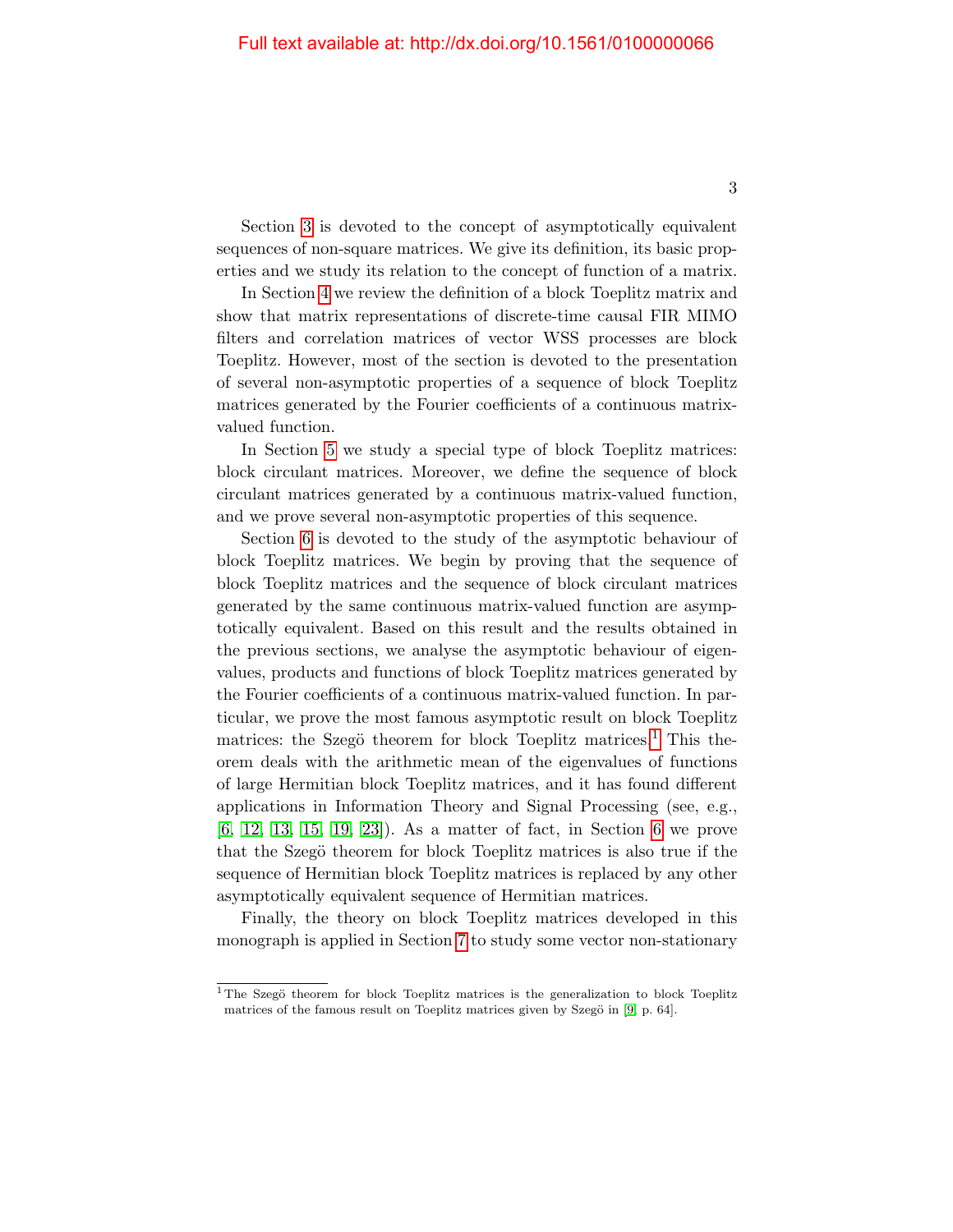#### 4 Introduction

processes. Specifically, we define there the concept of vector asymptotically WSS (AWSS) process, which is based on the concept of asymptotically equivalent sequences of matrices, and we give several interesting properties and examples of this kind of process. Moreover, we compute the differential entropy rate of certain vector AWSS processes.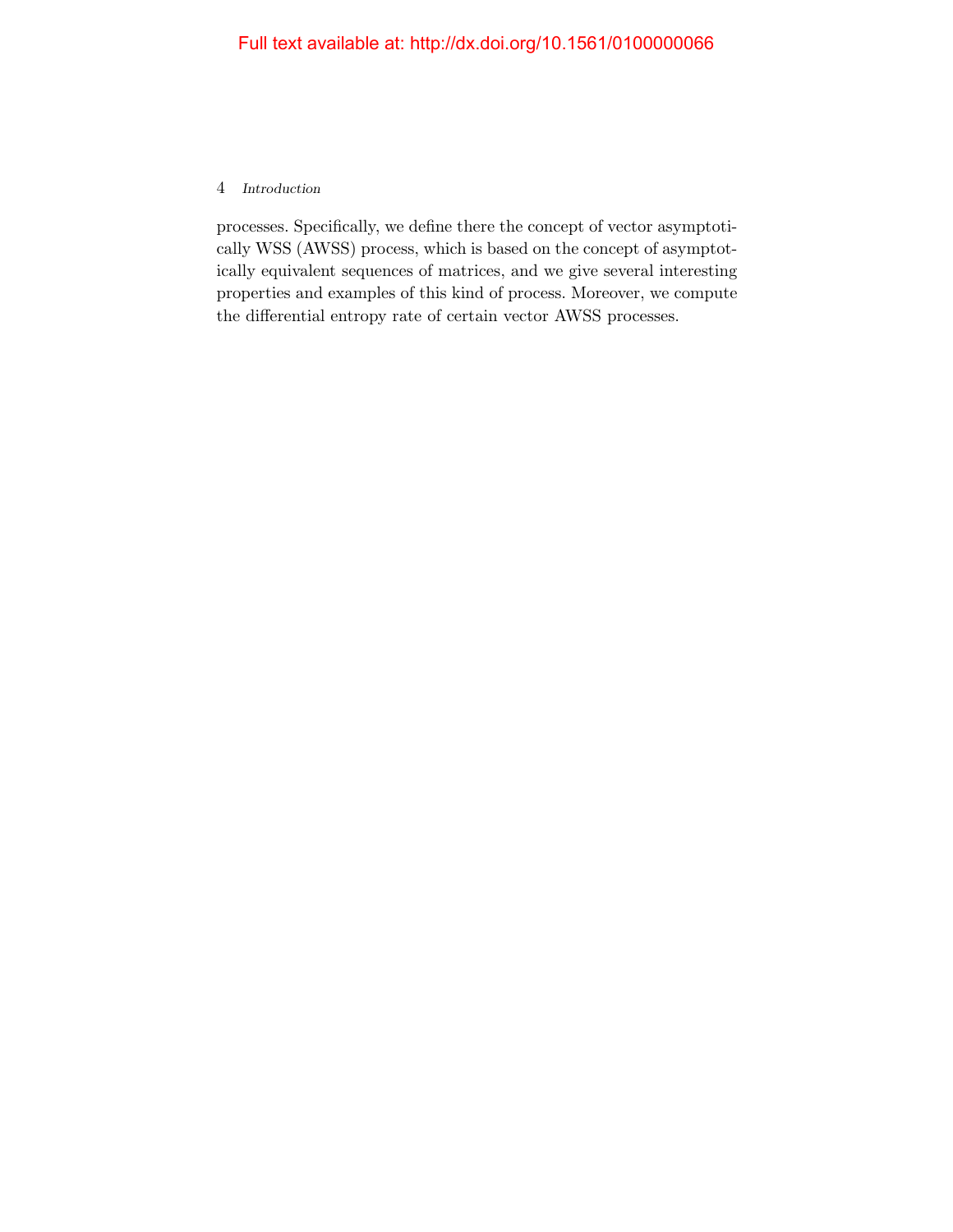### **References**

- <span id="page-13-0"></span>[1] T. M. Apostol, Mathematical Analysis. Addison-Wesley, 1974.
- [2] D. S. Bernstein, Matrix Mathematics: Theory, Facts, and Formulas. Princeton University Press, 2009.
- [3] A. Böttcher, J. Gutiérrez-Gutiérrez, and P. M. Crespo, "Mass concentration in quasicommutators of Toeplitz matrices," Journal of Computational and Applied Mathematics, vol. 205, pp. 129–148, 2007.
- [4] W. E. Boyce and R. C. DiPrima, Elementary Differential Equations and Boundary Value Problems. Wiley, 2005.
- [5] P. M. Crespo and J. Gutiérrez-Gutiérrez, "On the elementwise convergence of continuous functions of Hermitian banded Toeplitz matrices," IEEE Transactions on Information Theory, vol. 53, no. 3, pp. 1168–1176, March 2007.
- <span id="page-13-3"></span>[6] H. Gazzah, P. A. Regalia, and J. P. Delmas, "Asymptotic eigenvalue distribution of block Toeplitz matrices and application to blind SIMO channel identification," IEEE Transactions on Information Theory, vol. 47, no. 3, pp. 1243–1251, March 2001.
- <span id="page-13-2"></span>[7] R. M. Gray, "On the asymptotic eigenvalue distribution of Toeplitz matrices," IEEE Transactions on Information Theory, vol. IT-18, no. 6, pp. 725–730, November 1972.
- <span id="page-13-1"></span>[8] R. M. Gray, "Toeplitz and circulant matrices: A review," Foundations and Trends in Communications and Information Theory, vol. 2, no. 3, pp. 155–239, 2006.
- <span id="page-13-4"></span>[9] U. Grenander and G. Szegö, *Toeplitz Forms and their Applications.* AMS Chelsea Publishing, 1984.
- [10] J. Gutiérrez-Gutiérrez, "Positive integer powers of certain tridiagonal matrices," Applied Mathematics and Computation, vol. 202, pp. 133–140, 2008.